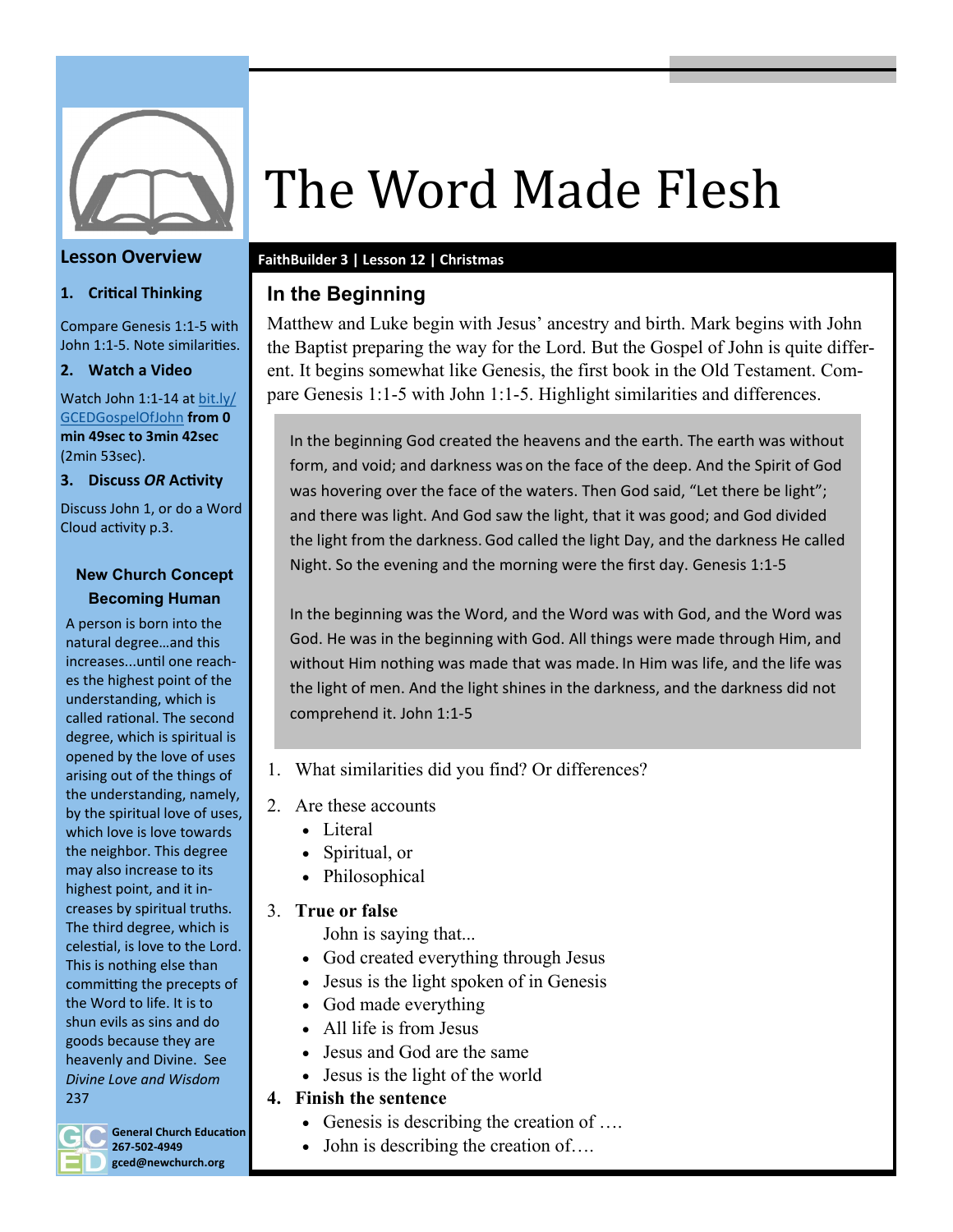#### FaithBuilder 3 | The Word Made Flesh **Page 2 New Church Concept**

#### **Watch a Video**

Watch John 1:1-14 from *The Life of Jesus . English. Official Full HD Movie ,*  online at [bit.ly/GCEDGospelOfJohn.](https://www.youtube.com/watch?v=2mgUPt2KI08&t=2499s) (Enter link in the web browser bar at the top of your screen.) *Start at 49 sec and watch to 3min 42sec; 2min 53sec.*

#### **Discuss** *OR* **Do Word Cloud Activity on the following page**

*Choose questions to discuss the story.*

- 1. The prologue to the Gospel of John presents all the major themes in the gospel. Looking at John 1:1-14 and identify as many major themes as you can. (See a brief list of themes at the bottom of the page.)
- 2. People are born into darkness. In order to go to heaven people must receive spiritual light from the Lord. This spiritual light is like the Lord's coming at Christmas. John 1:5 says "the darkness did not comprehend [the light]." Why might it be hard for us to recognize the Lord? (see sidebar on right)
- 3. The story of the birth of John the Baptist in the Gospel of Luke parallels the story of the birth of Jesus Christ. Like Jesus' birth, John's birth is miraculous. John the Baptist represents the literal sense of the Word—the words on the page, the story itself. John 1:8 says John the Baptist was not the "true light." In What does the literal story of the Word do for us? Why is it not the "true light?"
- 4. Why is John the Baptist (the literal sense of the Word) an essential witness to the Lord's coming to each of us?
- 5. In what ways does the literal story of the Word point to something deeper?
- 6. What tools make it easier to see the higher spiritual meaning in the Word?
- 7. How does the Word of God become flesh in us?
- 8. How can a person become born of the "will of God?"
- 9. Compare "Word of God" with "The Bible." "Bible" (The Book) came into use when separate scrolls of the books of the Word were produced as a single manuscript. "Word [of God]" came into use in the Old Testament (e.g. Thy Word is a lamp to my feet). What images do these words bring up for you? Which word helps you feel greater connection with the Lord?
- 10. The Christmas story is about the Lord becoming flesh. In what ways does the Lord visit humankind today? How can he "become flesh" in us?

#### **Themes in John**

- Darkness and light
- All people are in darkness and need to come to the light
- Jesus is the light of the world
- Jesus is life
- Jesus is God
- People must be reborn through Jesus

## **In the Beginning….**

*And God said, Let there be light; and there was light.*  This is at the outset when a person starts to realize that good and truth are something superior. Thoroughly external people do not even know what good is and what truth is, for they imagine that everything which comprises self-love and love of the world is good, and that everything that panders to those loves is truth. Thus they do not know that the things which they imagine to be good are in fact evil, and that those which they imagine to be true are in fact false. But when a person is conceived anew, first he starts to recognize that the good in him is not really good, and then, when he enters more into light, to recognize the existence of the Lord and that the Lord is good and truth themselves. The Lord Himself says in John that people ought to know He exists, "Unless you believe that I am, you will die in your sins" (John 8:24). The point that the Lord is good itself, which is life, and truth itself, which is light, together with the consequent point that no good or truth exist except from the Lord, is made once more in John, In the beginning was the Word, and the Word was with God, and the Word was God. All things were made through Him, and without Him was not anything made that was made. In Him was life, and the life was the light of men, and the light shines in the darkness. He was the true light that enlightens every man coming into the world John 1:1, 3-5, 9. *Arcana Coelestia* 20